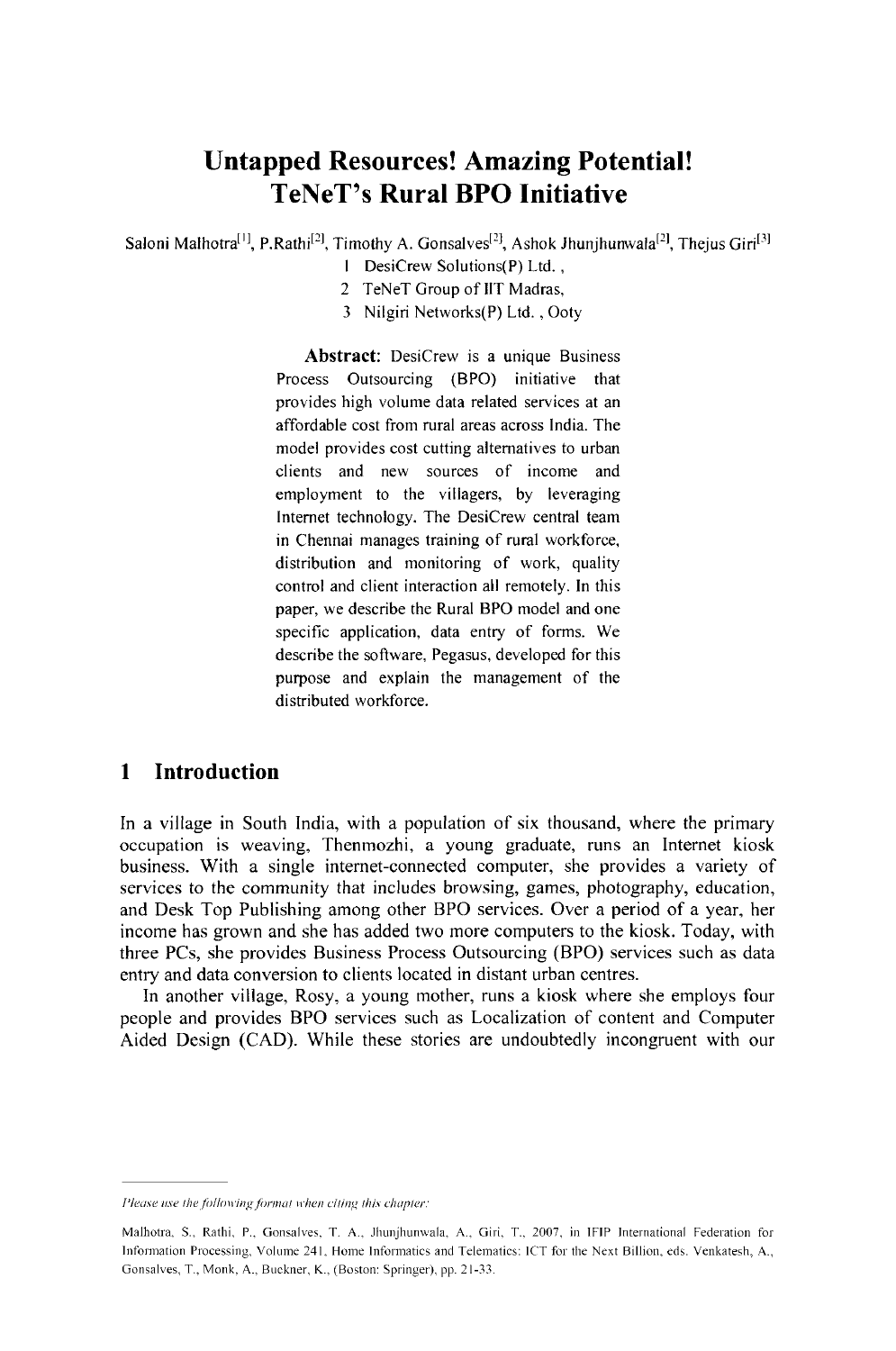predominant perceptions of rural India, indeed today BPO operations are making their way to the most remote and unlikely parts in the country.

As celebrated New York Times columnist, Thomas Friedman, observes in his latest book *The World Is Flat* [1], "all you need now is a global, web-enabled platform for multiple forms of sharing knowledge and work, irrespective of time, distance, geography and increasingly, language". As rural India increasingly becomes more connected, there is no reason that jobs cannot move - as they have from London to Bangalore – further to Vadalur, an unheard of village in the southern state of Tamil Nadu. Today there are approximately 15,000 Internet-enabled villages in India. With various efforts underway toward enabling rural connectivity, such as Mission 2007 and the Common Service Centre [2] scheme of the Government of India, this number is projected to reach 100,000 by 2008. In this scenario, the potential for the rural BPO industry can only be expected to grow.

In this paper, this unique initiative of the TeNeT [3] of IIT Madras is described. First the business model is discussed in Section 2. This is followed by a description of the software used for one aspect of BPO in Section 4. The paper is concluded with our future vision in Section 6.

### **2 The Rural BPO Business Model [4]**

The TeNeT at IIT-Madras has worked over the past 26 months on a Rural BPO initiative that links urban clients with a rural workforce through the Internet kiosk network. This is now spun off as the company DesiCrew [5]. The team identifies and trains workers in rural areas in various skills relevant to the BPO industry. It liaises with urban clients and takes complete responsibility for the outsourcing and timely delivery of the projects undertaken, and ensures that quality standards are met. As a coordinating agency, the team protects the interests of both the clients and the kiosks. At the village-end it filters out unproductive kiosks from the system, and at the cityend it runs due diligence checks on the client to guard against fraudulent BPO activity.

This unique initiative has a portfolio of services that includes

- 1. Typing in English and regional languages,
- 2. Data entry operations, web and multimedia development and
- 3. Regional language translation.

More recently, engineering services such as 2D drafting and conversion of 2D to 3D for the manufacturing sector have also been introduced.

The model today runs on a smaller scale, with 3-4 seats in each center and an entrepreneur is responsible for hiring and managing the staff, ensuring that timelines and quality standards are adhered to, and managing daily operations. However a typical rural BPO center envisaged in the future would consist of 10 PCs running in two shifts. Each center would employ between 10-20 individuals.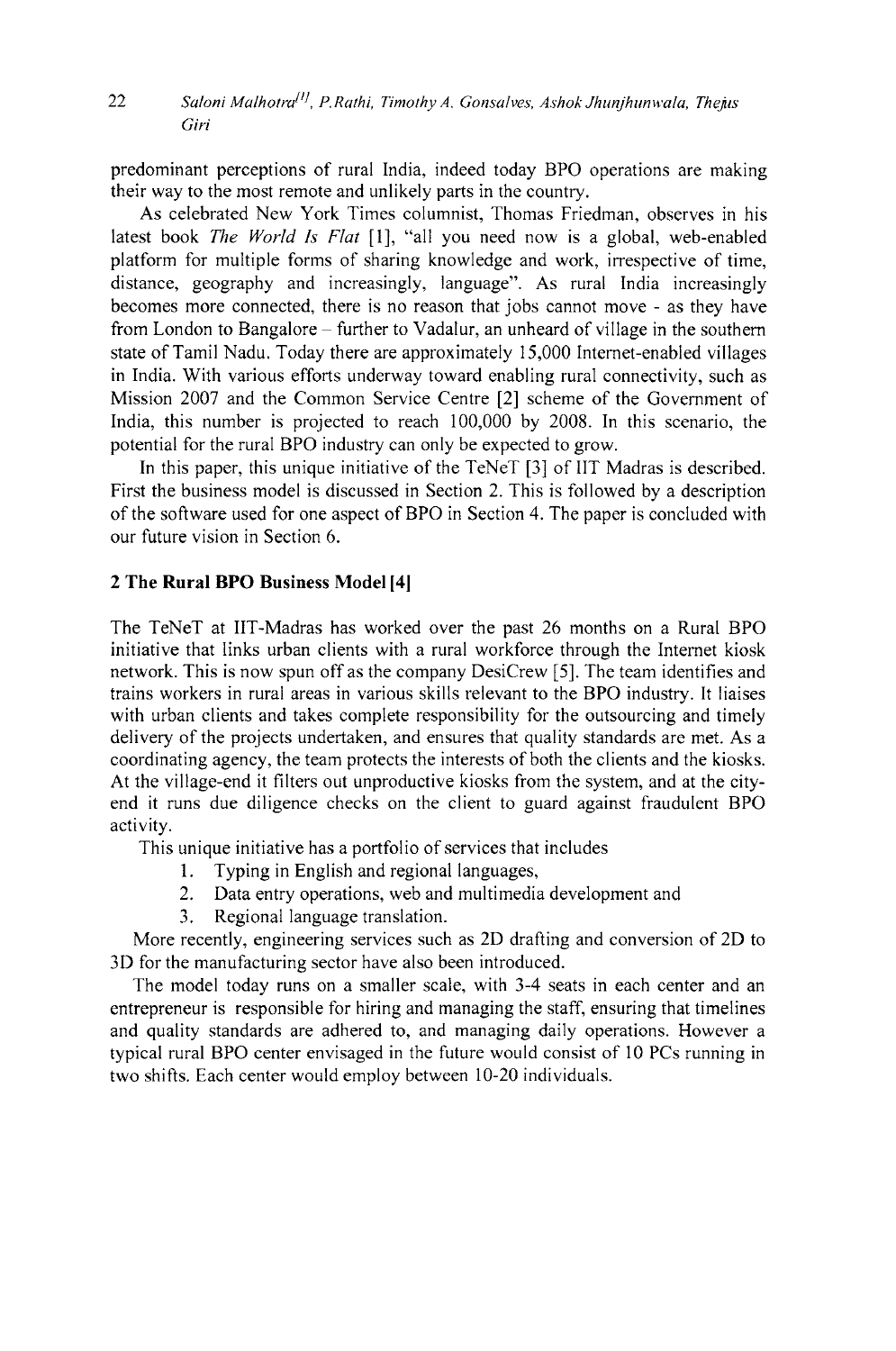# **2.1 Impacts and Benefits**

BPO activity in India is clustered around 5 main hubs today. These centers will continue to remain important in the future, but the industry is looking to expand to other locations for several reasons:

- 1. Newer locations would imply access to a larger workforce
- 2. Provide an opportunity to further reduce costs of operation
- 3. Acquire language-specific skills for the domestic industry
- 4. Mitigate overall business risk and ensure business continuity
- 5. Reduce the pressure on infrastructure being faced in the current locations

Rural areas can be attractive outsourcing destinations for the BPO industry due to the following reasons:

**Access to available infrastructure:** Currently 15,000 rural internet kiosks have been set up across the country. Even at a modest 10%, 1,500 such centers could be utilized for the purpose of Rural BPOs.

**Access to untapped and well trained work force:** The model employs 10-20 individuals in each village. At 1500 villages with 20 employees, the rural BPO has the potential of bringing 30,000 youth into the workforce, considering the existing infrastructure.

**Lower costs of operation:** A reduction of 50-60% in costs can be achieved using this model owing to the lower cost of living, real estate and overheads in a rural area.

**Bench strength at a lower cost:** Leverage low cost resources to maintain mandatory bench size.

**Improve skill levels at lower training costs:** About 70% of Indian youth remain under/ unemployed in the first 3 years after graduation. Such resources can be trained at a lower cost in the rural BPO settings.

**Scalability:** Significant amount of time at DesiCrew is spent at how to leverage a workforce distributed across different villages. Tools, applications, processes and policy have been laid down to ensure rapid scalability.

**Strong regional language skills** can be leveraged for domestic outsourcing work including regional language call centers.

**Presence of a entrepreneur:** The existence of an entrepreneur running a rural BPO center ensures local knowledge of the location and culture. The entrepreneur is also a trusted entry point into the village.

DesiCrew's rural BPO model offers significant benefits to the rural population. With IT training, the youth in rural areas are exposed to skills that are highly valued in today's economy. As a result their productivity and incomes increase, and so also their personal confidence. The entire rural economy begins to thrive as more money flows into villages, allowing for more equitable economic growth at the national level.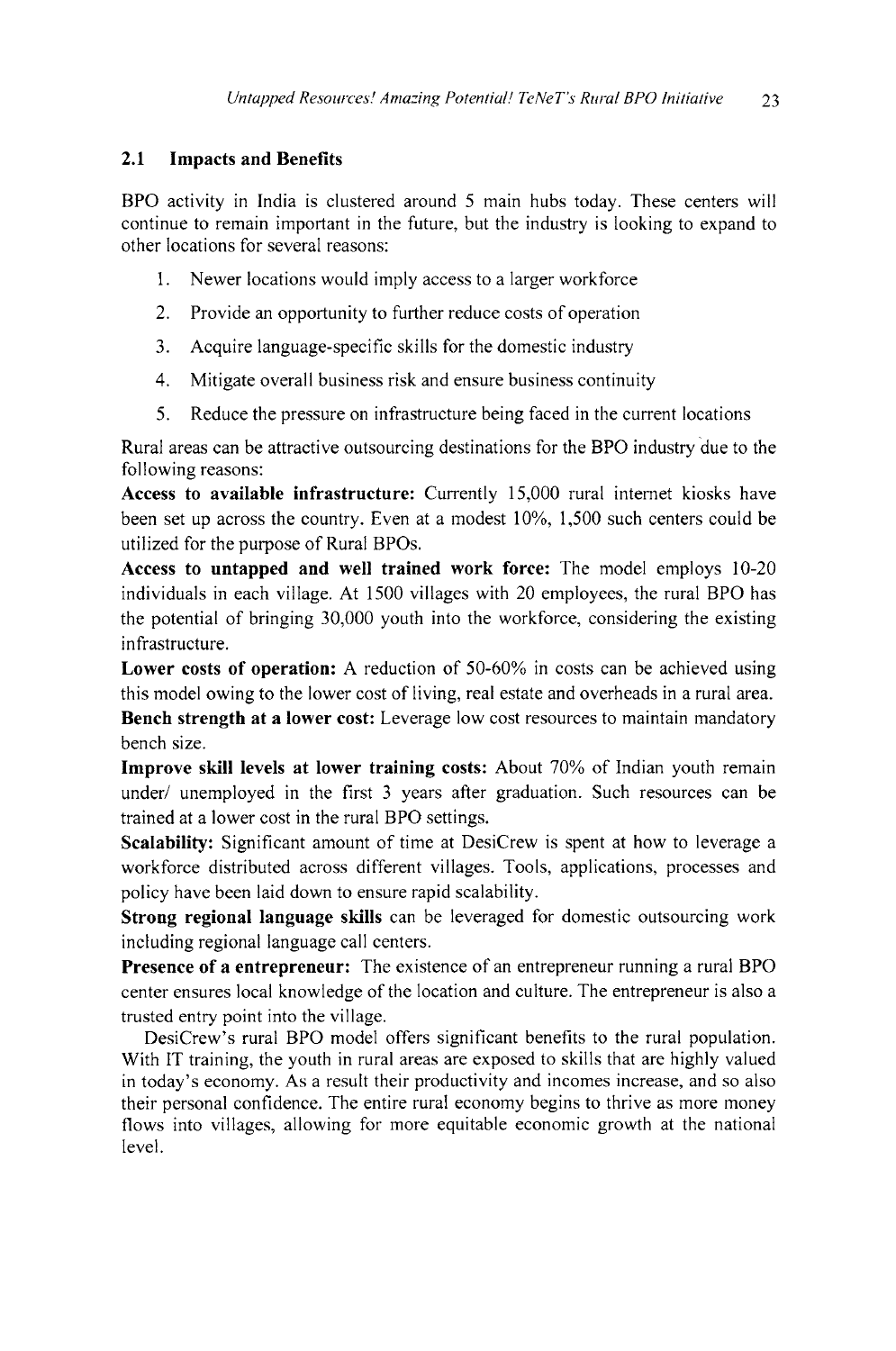# 24 *Saloni Malhotra[lj', P.Rathi, Timothy A. Gonsahes, Ashok Jhunjhunwala, Theps Gin*

While the concept described above has been executed with encouraging results, the challenge is to scale it to thousands of villages.

### **3 Network Architecture**





LAN 35-70 Kbps

AC Access Centre

**Fig** 1: Internet Connectivity used by DesiCrew for Rural BPO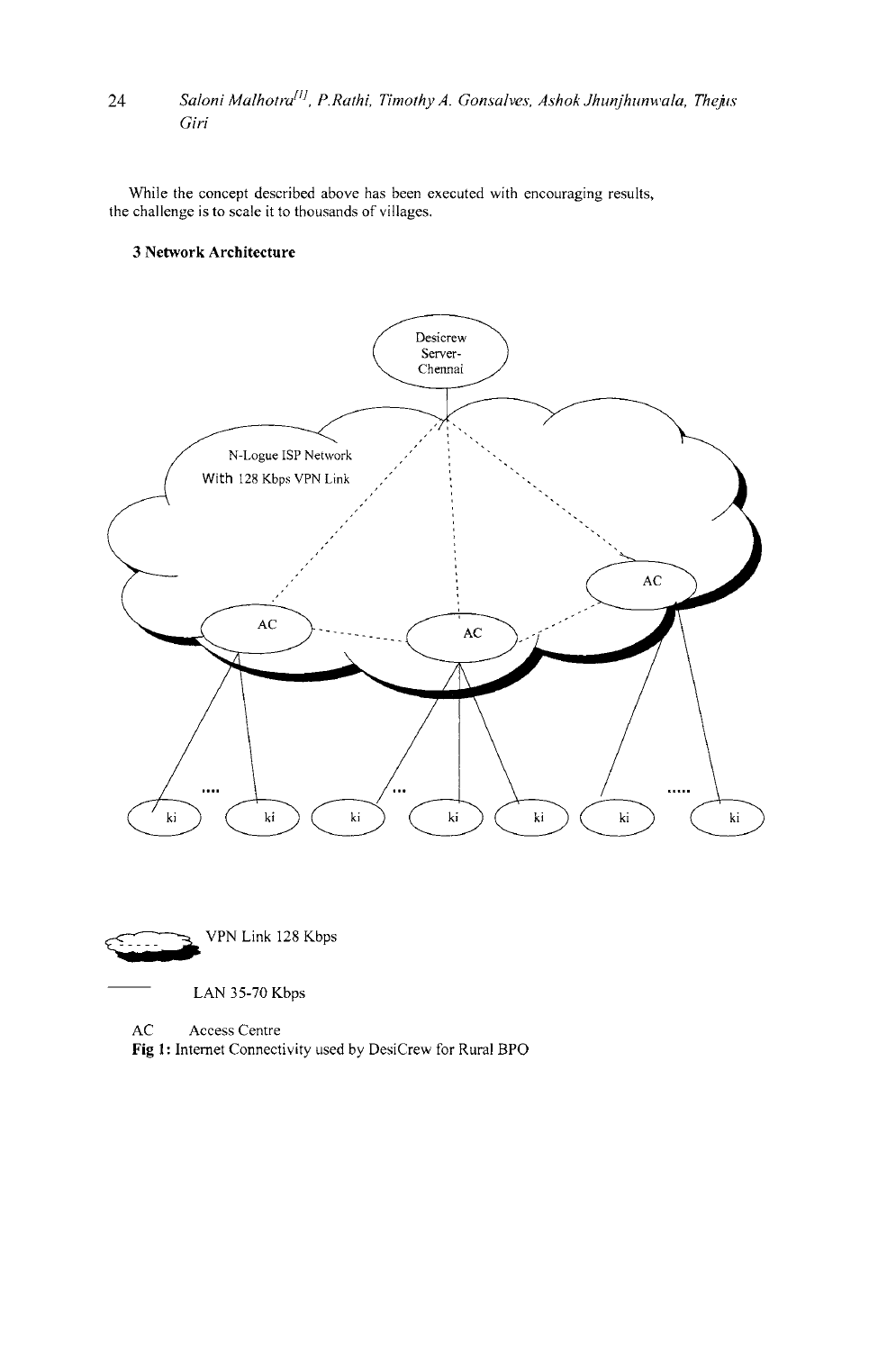DesiCrew works closely with a partner, N-Logue communications [6], a rural ISP to reach the connected population in rural areas. N-Logue provides the internet connectivity for the rural BPO centres through the Access Centres located at the district level. Kiosks are internet centres at villages. The Access Centres are connected across in a VPN link provided by the N-Logue. The kiosks at each village are connected to their respective Access Centres through a LAN of 35-70 Kbps bandwidth. DesiCrew uses this infrastructure.

### **4 Need for Pegasus**

DesiCrew Solutions have taken up the challenge of distributing work from the city to the rural areas where the available skills are seldom utilised. For DesiCrew to do such work requires appropriate processes to distribute work, manage and monitor work, make quality checks, collect work and redistribute to clients.

Given the scenario of a distributed workforce, DesiCrew requires a web-based application to do all of the above. One such application built is Pegasus, a web-based application that supports remote distribution and supervision of work.

Pegasus is an online data entry software where the image of the to-be digitized data appear on the upper half of the browser and the lower half has the form for data entry. The entered data are stored on a central server from where the data is consolidated and sent to the client. The data can also be used for various supervisory reports.

As seen in the image, Pegasus consists of a split screen interface with a digital replica of the image to be entered. The operator is required to look at the image above and enter the data in the HTML replica below. The images and the data entered are stored on a central server for the purpose of security.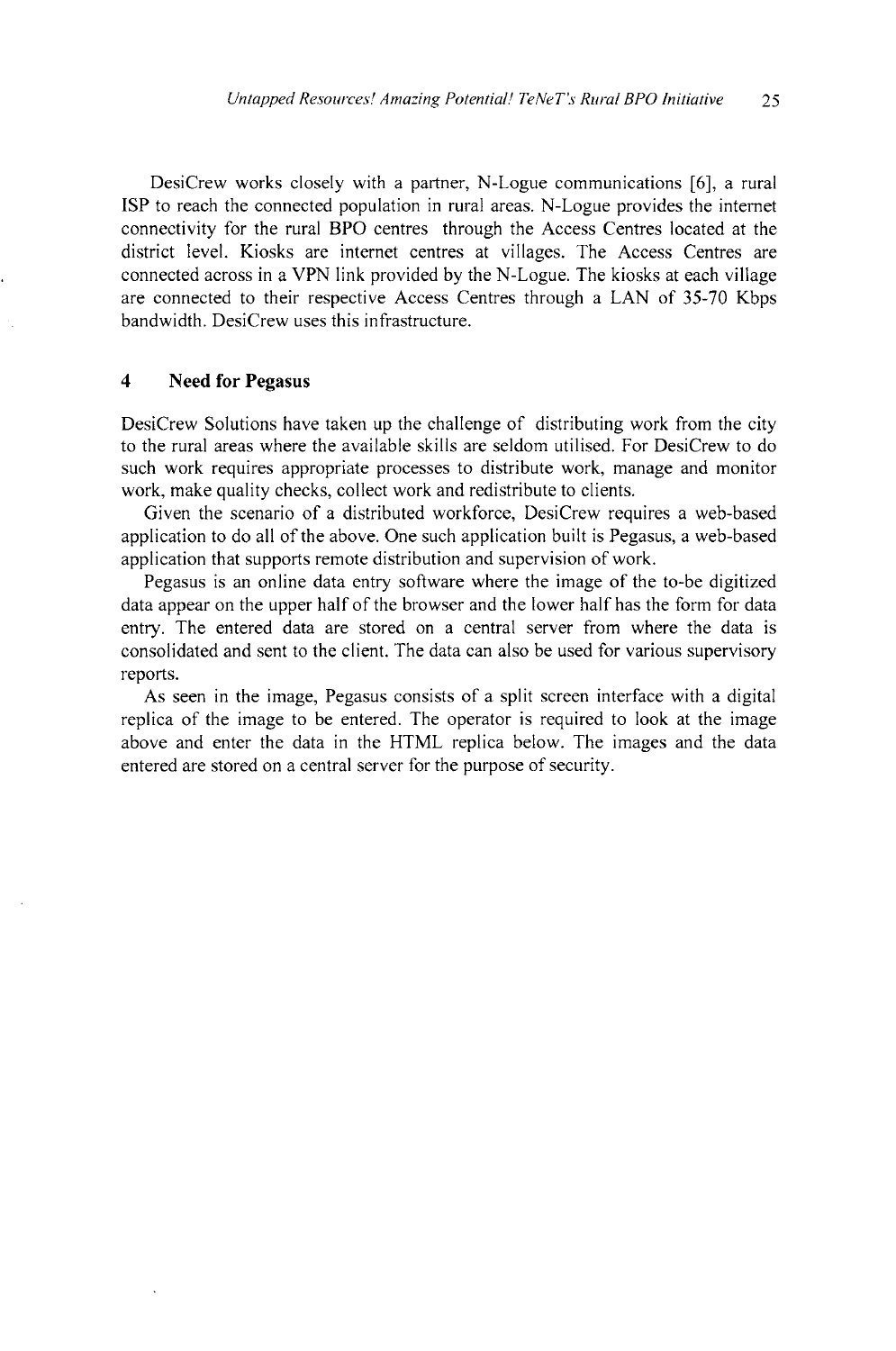|                 | Dhttp://10.7.148.25:81 - Pegasus - Mozilla Firefox |               |                                                                                                                                                                         |          | $-18$ $\times$                       |
|-----------------|----------------------------------------------------|---------------|-------------------------------------------------------------------------------------------------------------------------------------------------------------------------|----------|--------------------------------------|
|                 | fanagement Greus                                   |               | A.S. Wakhle                                                                                                                                                             |          |                                      |
| $\vert 3 \vert$ |                                                    |               | B.E. (Hons.) F.I.E.T.E. FNTF<br>Retd. Member (Services) Telecom Commission<br>Secretary, Dept. of Telecommunication (Ex-officio)<br>Director General, Telecommunication |          |                                      |
| Company Name*   | <b>NMG</b>                                         | Name*         | A.S. Wakhle                                                                                                                                                             |          | Designation* B.E.(Hons) F.I.E.T.E.FN |
| Address*        | M-64 Saket                                         | <b>Phone1</b> |                                                                                                                                                                         | Ext1     |                                      |
| City*           | NewDelhi                                           | Phone2        |                                                                                                                                                                         | Ext2     |                                      |
| Pincode/Zip*    | 110017                                             | Fax           |                                                                                                                                                                         | Country* | India                                |
| Mobile          |                                                    | Website       |                                                                                                                                                                         | Email*   |                                      |
| Done            |                                                    |               |                                                                                                                                                                         |          |                                      |

**Productivity:** 

(i) Tracks number of forms entered (ii) No of errors (iii) Time per form

- **Validation:** Field validations such as date, email, phone number, etc.
- 3. Report Generation

| Table 1. Users of the Application, their roles and responsiblities |  |  |
|--------------------------------------------------------------------|--|--|
|--------------------------------------------------------------------|--|--|

| S.No. | User                 | <b>Rights</b>           | Roles & Responsibilities       |
|-------|----------------------|-------------------------|--------------------------------|
|       | First Entry Operator | View<br>Enter<br>data.  | Enters Data                    |
|       |                      | Performance Reports     |                                |
| 2     | Second Entry         | Enter data, View        | Enters Data                    |
|       | Operator             | Performance Reports     |                                |
| 3     | Coordinator          | View mismatches between | Verifies mismatches, Corrects  |
|       |                      | First and Second Entry  | Data, Specifies error comments |
|       |                      | Data, View His own      |                                |
|       |                      | Performance Reports     |                                |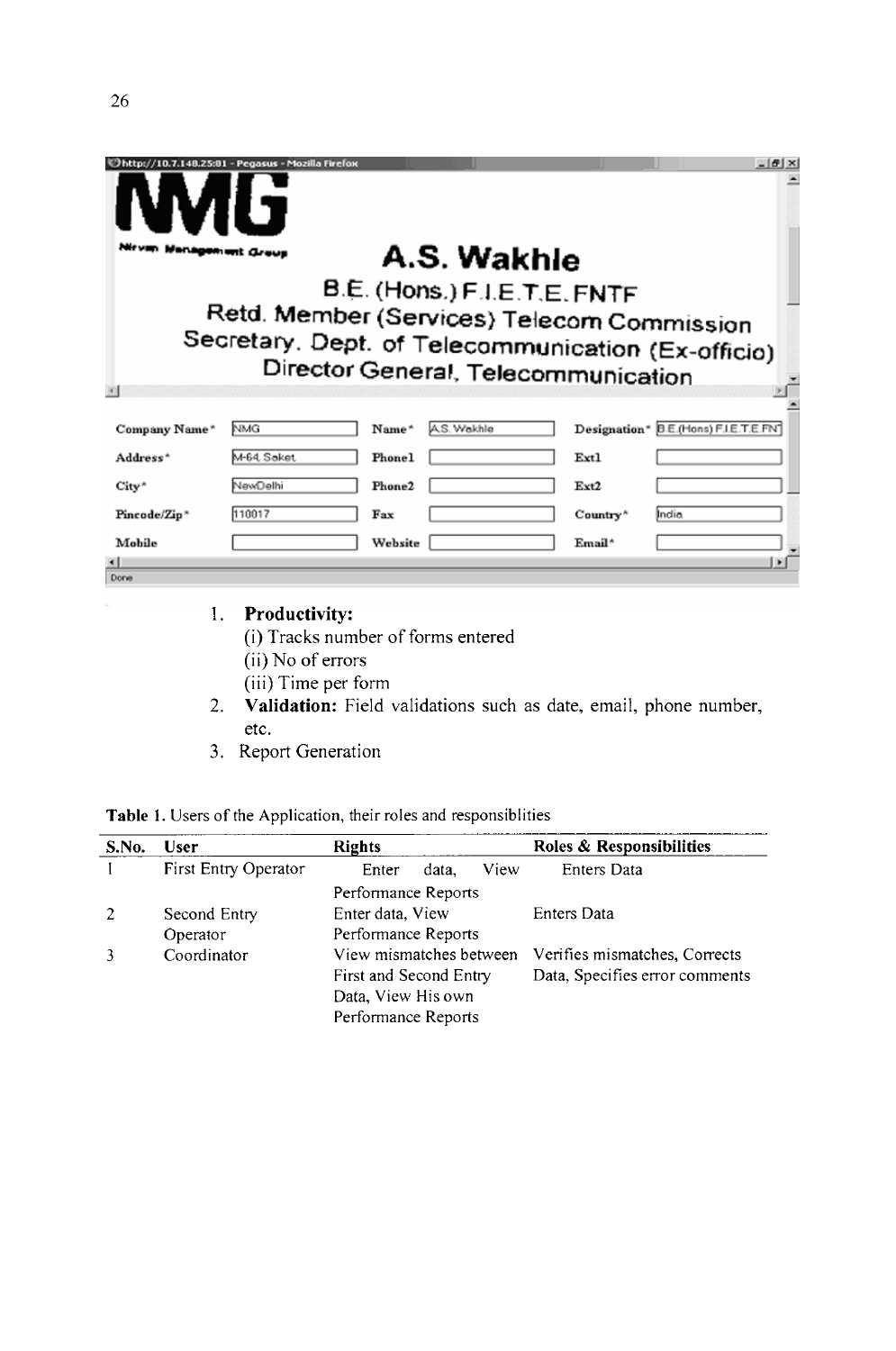| S.No. | User  | <b>Rights</b>                                                                              | Roles & Responsibilities                                                                  |
|-------|-------|--------------------------------------------------------------------------------------------|-------------------------------------------------------------------------------------------|
| 4     | Admin | Views all Operator and<br>Activity Reports.<br>Add/Delete Activity,<br>Add/Delete Operator | Adds Activity, Adds operators to<br>Activity, Manages and<br>supervises the whole process |

#### **4.2 Process Flow Diagram**



**Fig** 3: Process Flow of Data Entry Outsourcing

**Activity:** The work related to each client is defined as an activity. Adding an activity to Pegasus involves specifying duration of the activity, number of operators required,number of forms to be filled, tariff to be followed for payments, uploading of images, etc. Pegasus supports two types of Activities-Regular and Training.

Administrator adds an activity to the Pegasus system. Whenever a new operator signs up, the administrator assigns him to an activity after which the operator is allowed to do dataentry. First, Second and Coordinator entries are done in sequence by the three types of operators. The Final data is now available in the system for generation of reports and the consolidated data is sent to the client.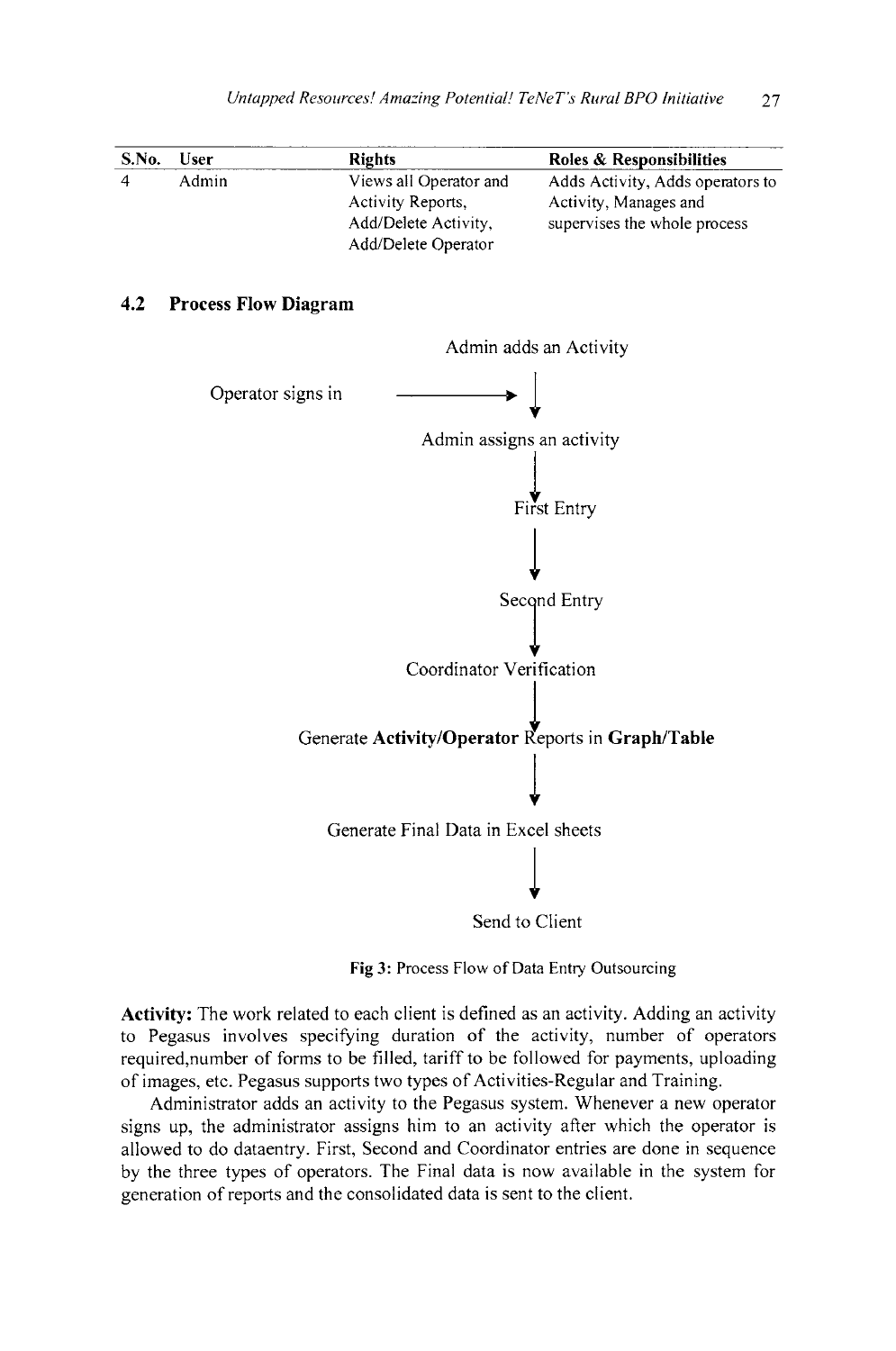28 *Saloni Malhotra[1] , P.Rathi, Timothy A. Gonsahes, Ashok Jhunjhunwala, Theps Gin* 



4.3 Design of Pegasus

Fig 4: Block Diagram of Pegasus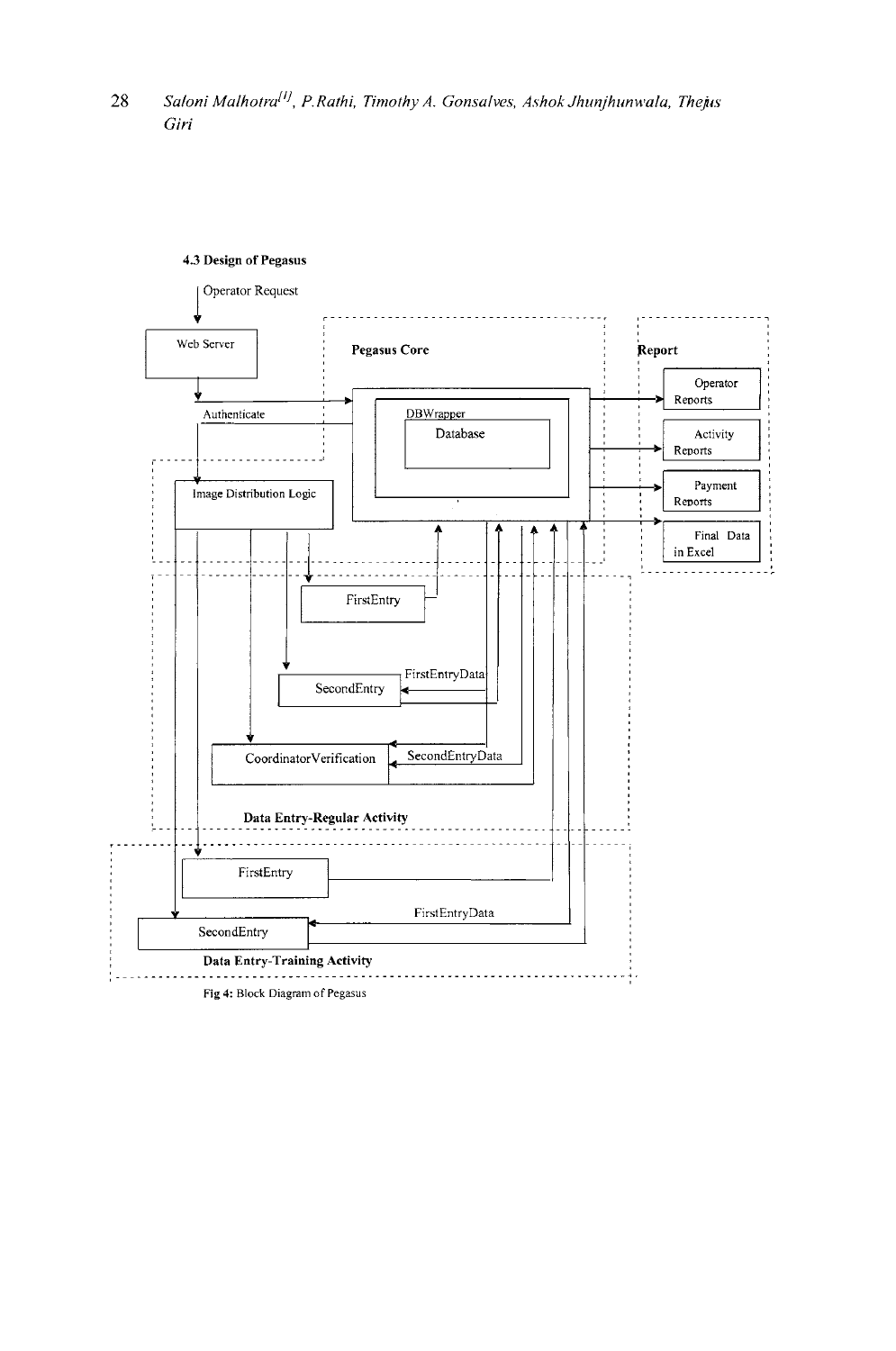Pegasus has a light-weight web services design [7] using fully open-source software. The core is written in PHP and runs on Linux with data stored in Postgresql RDBMS. The user interface runs in a browser on the kiosk PC. It uses AJAX technology [8] for fast response over slow rural connections.

### **4.4 Pegasus Core**

The Pegasus Core comprises of the database which is accessed and manipulated by the APIs through the DBWrapper classes. The Pegasus Core logic handles any user requests for authentication. It also handles expiry of sessions in case of idle time.

#### **ImageDistributionLogic**

Based on the type of operator and the status of an image the Image Distribution Logic fetches the same in the browser. Once the image is accessed it's status is changed such that the same image does not reappear. The Image distribution logic determines which type of operator gets what images based on the image status. An image which has been idle on the browser without being entered is checked and reverted to it's original status.

Download of images is optimized for low bandwidth situations such as 35 kbps by AJAX. The image is also provided with zooming option for clarity on browser.

An additional training module is incorporated in Pegasus wherein the same set of images are distributed across to all authenticated trainees.

The Image distribution logic works in such a way that the same image never appears for another user for a regular activity whereas for a training activity the same set of images appear for all users.

#### **Image Downloading**

The image size is reduced to about 20-40 KB/page. Over the 35 Kbps link to the kiosk the download time is about 20 seconds. Note that during this time the operator is idle. If the operator takes 30 sec/page to enter the data, she is idle for about 40% of the time. This affects productivity. We are exploring techniques to reduce this idle time by overlapping the fetching of the next image with the dataentry of one image. Another alternative is is distribution of images on CD. This would require special precaution to preserve the security of data.

### **4.5 Data Entry**

Pegasus supports triple data Entry for greater accuracy and reliability of data. The process of Data Entry requires a person to view the image on the browser and type the data in the form provided below. DataEntry Component allows DataEntry in three steps by three different types of operators-FirstEntry, SecondEntry and CoordinatorEntry. This has the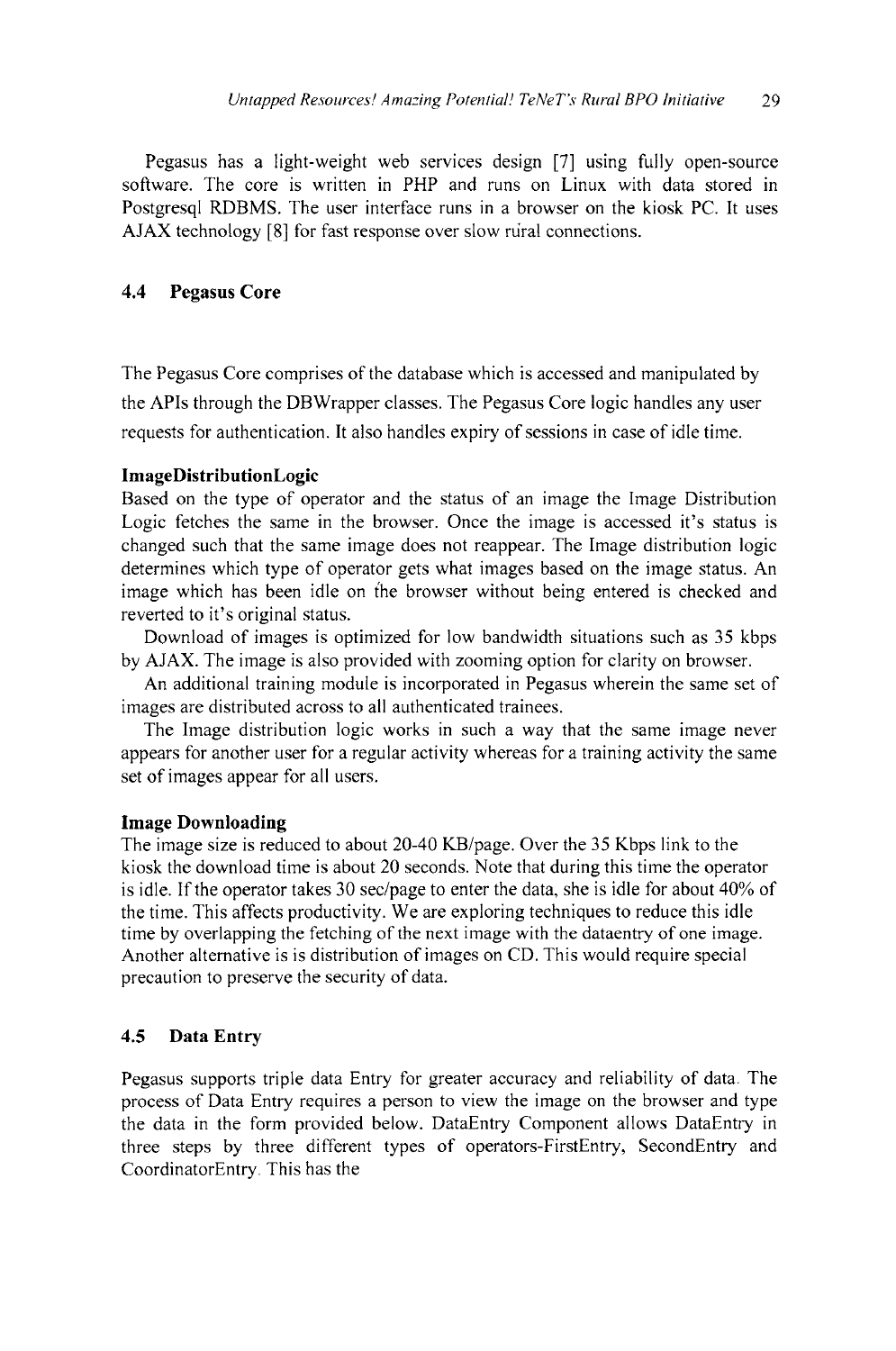30 *Saloni Malhotra[1], P.Rathi, Timothy A. Gonsahes, AshokJhunjhunwala, Theps Giri* 

**First Entry:** An operator in this phase enters the data with reference to the image on the screen. The data is transferred to the database. Additionally the DataEntry component records the number of keystrokes, time and duration of updation.

**SecondEntry:** A second entry operator is allowed to enter the data in the same way as a first entry operator. Additionally this component retrieves the first entry data for this image for the second entry operator for correction incase of mismatches.

**Co ordinator Verification:** To add to the accuracy of the entered data, the Data Entry Logic also supports a verification by the co ordinator. He is provided with the data entered by the first and second entry operators for each image which has mismatches. The approval/rejection of the data of first and second entry operators by the coordinator results in computation of error percentage which in turn affects the Payout.

**Trainee Entry:** The first entry for a training activity is done by the administrator. The trainee does the second entry. Pegasus gives the trainee his error reports based on the mismatches from the administrator's entry.

# **4.6 Report Generation**

Graphical and Tabular reports are generated for Activity,Operator and Payments Reports.

**Operator Reports:** Performance reports of each operator can be generated giving information about the number of forms filled, keystrokes and error percentage.



**Fig 5:** Sample Daily Report of an operator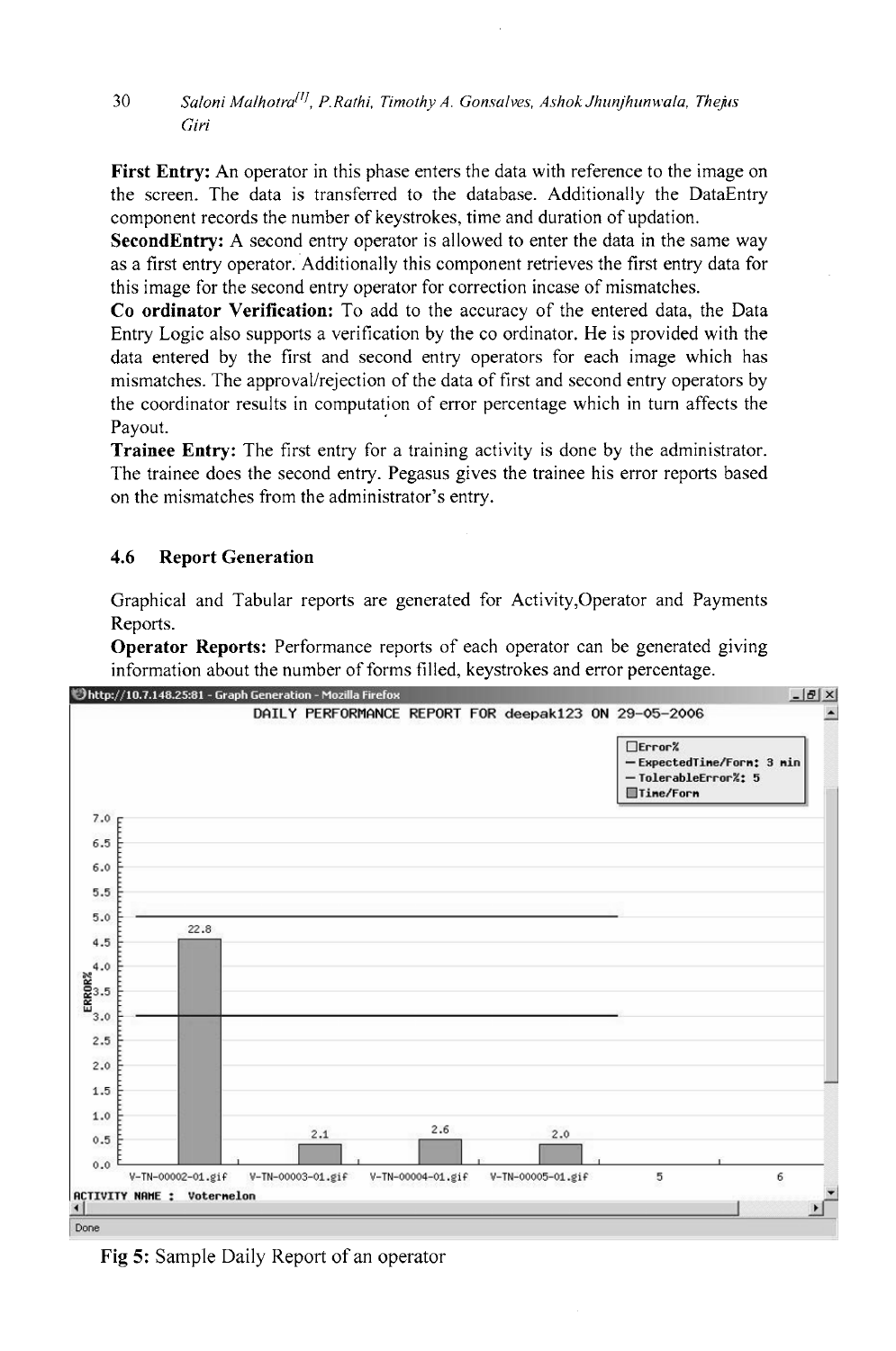Pegasus core does the computation of the error percentage and speed of each operator based on the number of keystrokes.

- Daily Performance Reports
- Weekly Performance Reports
- Overall Performance Reports
- Performance Comparison

Each bar ( See Fig 5) corresponds to each form filled by the operator. For each form filled by the operator the time taken/form and the number of errors are tracked Error % is calculated and compared with the Tolerable Error% and time/form with Expected Time/Form.

**Activity Reports:** Activity Reports (See Fig 6) contain all possible information about the activity such as start and End dates of activity, name of Activity Manager, number of operators working in the activity, status of the activity at any point of time, etc. At every stage the reports provide information about the scheduled activity and the actual status of it.

**Payment Reports:** Based on the tariff chosen for the activity, number of forms filled by each operator and error percentage payment reports are generated. Payout Module handles two types of payouts-Based on Keystrokes, Based on Forms Filled. It also generates periodic reports about the payments made and to-be made for each operator.

|                                                                                 |  | <b>Data Entry</b>                               |              | Tariff         |   | <b>Activity</b>                                                                 | <b>System Admin</b> |                       | <b>Reports</b>                                                                    | <b>Ga Torput</b>                         |
|---------------------------------------------------------------------------------|--|-------------------------------------------------|--------------|----------------|---|---------------------------------------------------------------------------------|---------------------|-----------------------|-----------------------------------------------------------------------------------|------------------------------------------|
|                                                                                 |  |                                                 |              |                |   | <b>Scheduled Activity Report</b>                                                |                     |                       |                                                                                   |                                          |
| Activity Name:<br>StartDate:<br>EndDate:<br>Co ordinator:<br>No of Operators: 2 |  | Votermelon<br>09-05-2006<br>16-05-2006<br>Rathi |              |                |   |                                                                                 |                     |                       | Intermediate Deadline: 3<br>Total Forms:<br>No of forms filled:<br>Forms Pending: | 5000<br>$\overline{\mathcal{F}}$<br>4993 |
|                                                                                 |  |                                                 |              |                |   | S.No EntryType Phase StartDate                                                  | EndDate             | Required<br>Operators |                                                                                   |                                          |
|                                                                                 |  |                                                 | $\mathbf{1}$ | $\mathbf{1}$   | 3 | 2006-05-09 2006-05-16 5                                                         |                     |                       |                                                                                   |                                          |
|                                                                                 |  |                                                 | 2            | $\overline{2}$ | 3 | 2006-05-12 2006-05-17 5                                                         |                     |                       |                                                                                   |                                          |
|                                                                                 |  |                                                 | 3            | 3              | 3 | 2006-05-14 2006-05-19 5                                                         |                     |                       |                                                                                   |                                          |
|                                                                                 |  |                                                 |              |                |   | <b>Actual Activity Report</b>                                                   |                     |                       |                                                                                   |                                          |
|                                                                                 |  |                                                 |              |                |   | S.No EntryType EndDate (Phase 1) EndDate (Phase 2) EndDate (Phase 3) Click Here |                     |                       |                                                                                   |                                          |
|                                                                                 |  | $\mathbf{1}$                                    |              | 2006-05-29     |   |                                                                                 |                     |                       |                                                                                   |                                          |
| $\mathbf{1}$                                                                    |  |                                                 |              | 2006-05-29     |   |                                                                                 |                     |                       |                                                                                   |                                          |
| $\overline{2}$                                                                  |  | $\overline{2}$                                  |              |                |   |                                                                                 |                     |                       |                                                                                   |                                          |

**Fig 6**: Screenshot of Activity Report

**Session Management:** Session management is used to keep track of the user logged in to the application. This is helpful to keep track of the operator activity internally

Pegasus is a secure web-based data entry software due to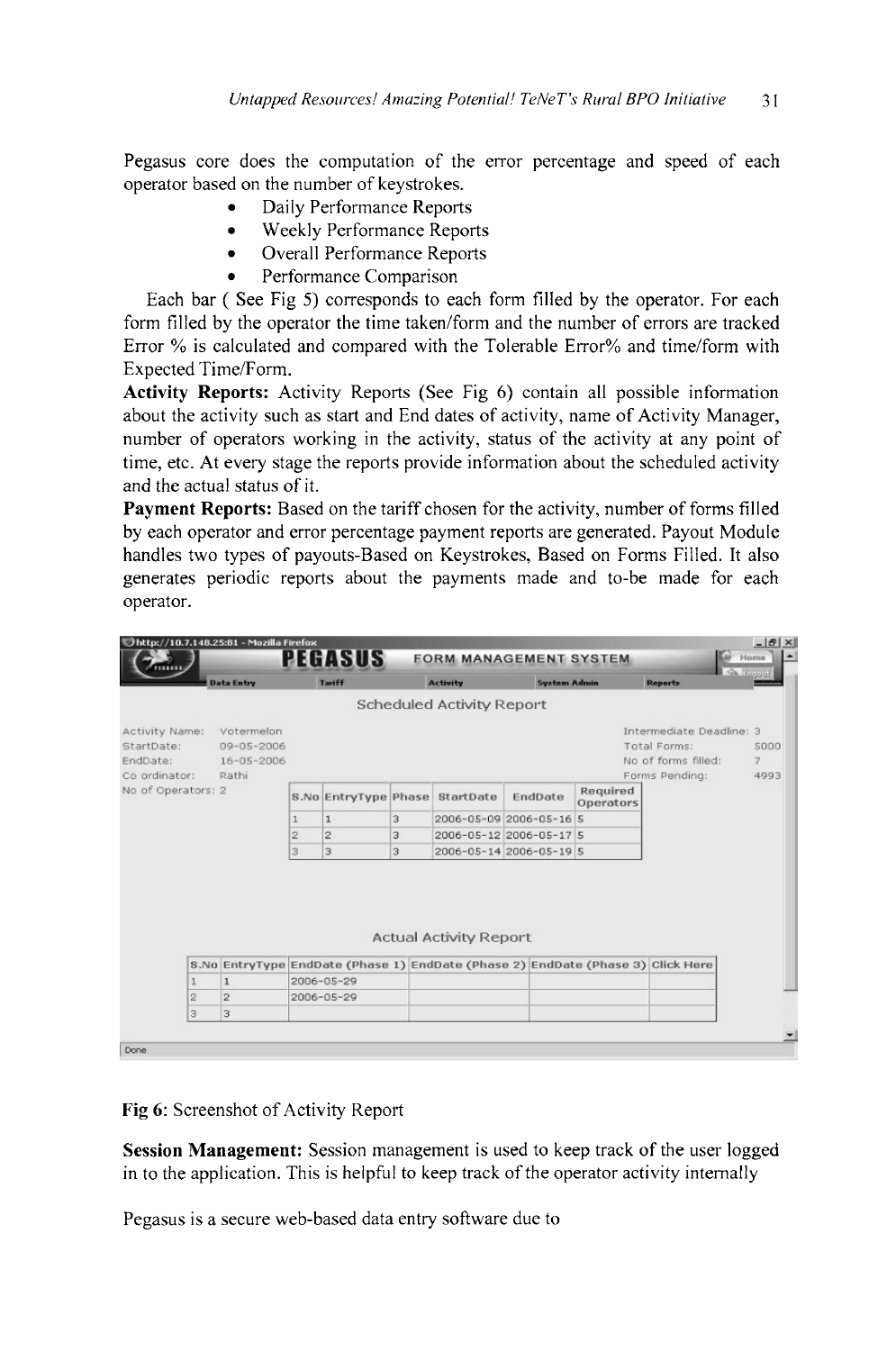# 32 *Saloni Malhotra[l] , P.Rathi, Timothy A. Gonsalves, AshokJhunjhunwala, Theps Giri*

**Login:** Each user is provided with a login account which helps the administrator to keep track of who accessed the images and when.

**VPN:** The data transfer is in VPN and cannot be accessed by any intruder/hacker on the Internet.

**Restricted Access:** The images reside at the server and are not available for downloading /editing those images from any client.

The images are not cached in the browsers and hence a copy of an image at the local machine is not available.

Cut/Copy/Paste/SaveAs options are prevented by disabling the right click on the image.

## **5 About DesiCrew**

DesiCrew acts as a one point contact for the client and takes responsibility for assuring quality and delivery within the timeline. DesiCrew offers the following services:

**Administrative Services:** Includes services like digitization and data entry, data collection from secondary sources, data validation

**Engineering Services:** Covers 2D drafting in AutoCAD and 2D to 3D modeling in SolidWorks for the manufacturing industry

**Content Localization Services:** Entails translation of text and voice from English to regional languages (eg Tamil) by schoolteachers and integration with Web and Multimedia mediums

Currently 20 centers with 60 workers are running across Tamil Nadu. Some of these are being set up with the help of Dept of IT and ILFS's CSC Program. DesiCrew is supported and funded by the TeNeT Group at IIT Madras.

### **6 The Vision for the Future**

According to Nasscom, the BPO industry in India has experienced a year-on-year growth of 37 per cent in FY 2005-06, and the size of the market is estimated to be \$9-12 billion as of 2006. It employs around 400,000 people and is expected to face a shortfall of 262,000 professionals by the year 2012. With some IT training, there is a significant opportunity for the large number of high-school graduates and undergraduate degree-holders in rural areas to fill a part of this gap in the future. The potential of IT-enabled services is much larger than that of manufacturing or other services because it does not involve the physical movement of goods or people.

If the Indian Government's goal of setting up Village Information Centers with connectivity in 100,000 villages is achieved [9], all of these villages would have the potential to act as BPO centers. Consider 10% of these villages employing 20 people at an average salary of \$65 per month. This would directly add \$1.56 billion to the rural economy per annum and create 200,000 jobs. The demand for several allied industries such as hardware servicing and software development would also grow.

The Rural BPO team envisions playing a significant role in this IT revolution, by leveraging the power of computing and connectivity to create wealth in rural areas.